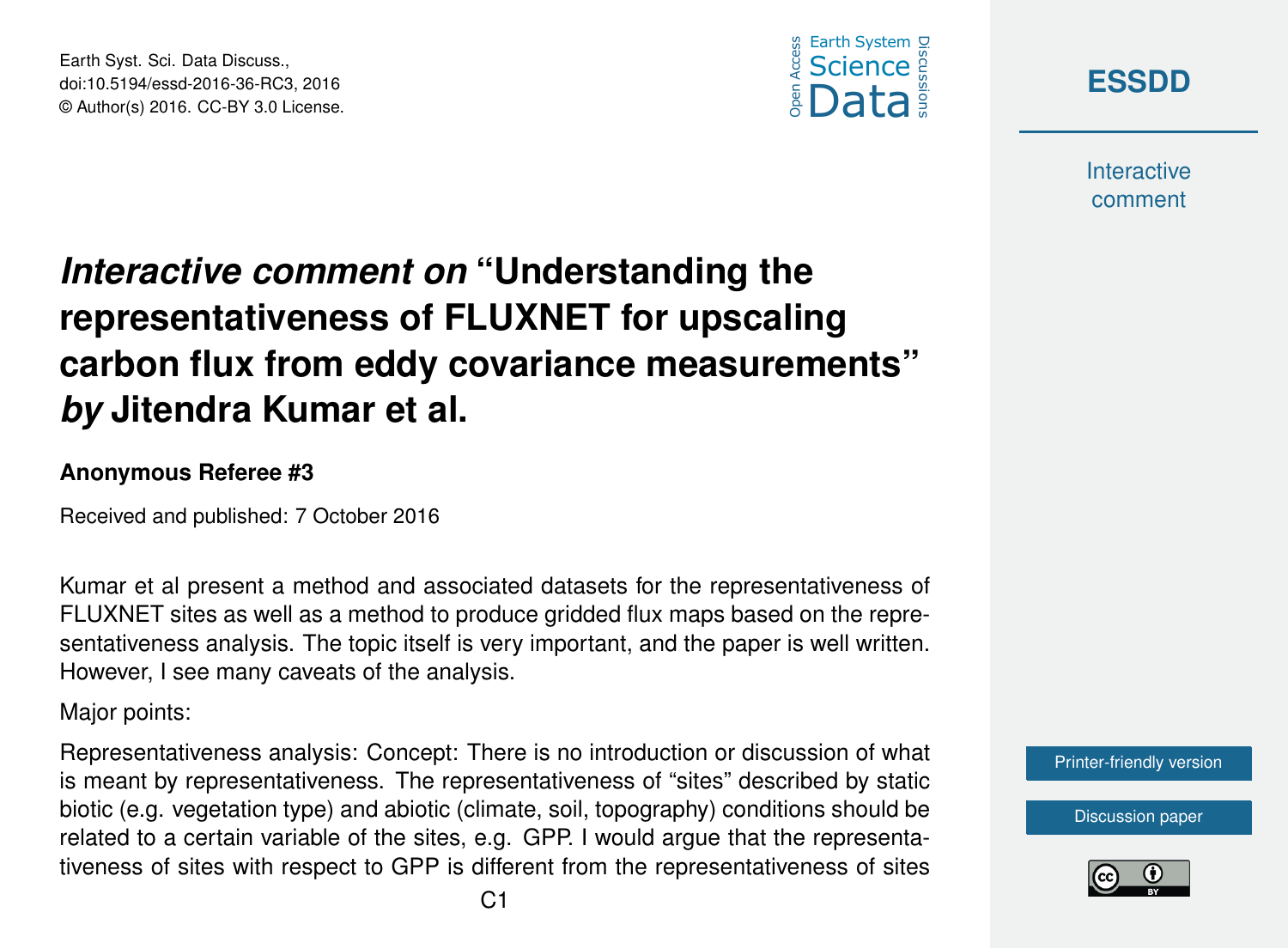with respect to NEE or with respect to biodiversity or whatever. Suppose GPP would only depend on radiation and suppose NEE would only depend on time since last disturbance, then for GPP representativeness should refer to sampling existing radiation conditions, and for NEE should refer to sampling existing conditions of time since last two disturbance. The two maps would look entirely different. Basically, variables considered in representativeness analysis should be specific to a certain property or flux of interest and only relevant and driving variables should be considered. Here, the authors do the example for GPP and use only static climate, soil, and topographic variables. The selection of variables seems to be ad hoc and whatever is available at high resolution. There are no variables with respect to vegetation properties which would actually be available too like maps of vegetation type, fapar, tree cover fraction etc. Now comes the temporal aspect: one could argue that a site in the temperate zone samples temperature and radiation conditions from "tundra" to "tropical" over the course of the seasons. Which role does this play for representativeness?

Method: The results of the representativeness analysis depend on the variables that are plugged in, their correlation structure, and the chosen distance metric. It is not clear how heuristic choices influence the results qualitatively or quantitatively. Would e.g. running a PCA, and rescaling the first few components to represent environmental conditions yield the same results as plugging in all variables individually?

Analysis: Instead of analyzing the representativeness of each year by considering only flux tower sites operating at that year only I would find the cumulative effect, i.e. considering sites of this and previous years at least as relevant and informative. .

"Upscaling" The method is my opinion conceptually flawed. The authors consider a certain location, year, and month and then take the weighted mean of GPP of similar mean static environmental conditions for the same year and month. It could for example happen that for a pixel in the northern hemisphere in July flux measurements from the southern hemisphere with inverse seasonal cycle are considered because they appear similar in the space of static environmental conditions. Using static variables to map

## **[ESSDD](http://www.earth-syst-sci-data-discuss.net/)**

**Interactive** comment

[Printer-friendly version](http://www.earth-syst-sci-data-discuss.net/essd-2016-36/essd-2016-36-RC3-print.pdf)

[Discussion paper](http://www.earth-syst-sci-data-discuss.net/essd-2016-36)